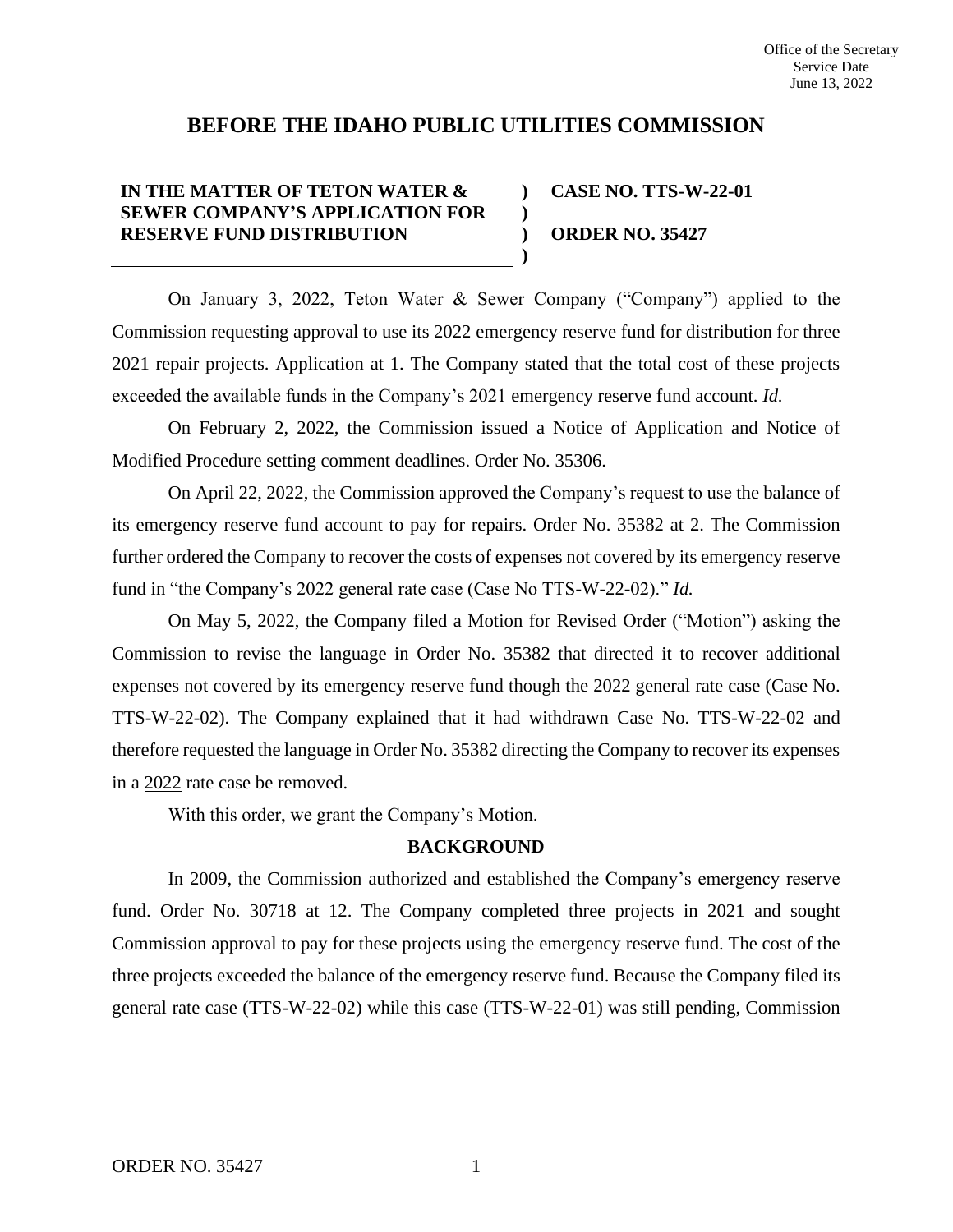Staff recommended in its comments in this case that recovery for expenses not covered by the reserve fund should be addressed in Case No. TTS-W-22-02.<sup>1</sup>

In Order No. 35382, the Commission found the incurred costs prudent. The Commission specifically ordered the Company to recover "expenses not covered by its [emergency reserve fund] through the Company's 2022 general rate case (Case No. TTS-W-22-02)." Order No. 35382 at 2.

### **COMMISSION DECISION AND FINDINGS**

The Commission has jurisdiction over this matter and the issues in this case under Title 61 of the Idaho Code. Specifically, the Commission regulates "public utilities," including "water corporations" that serve the public or some portion thereof for compensation. *See Idaho Code* §§ 61-125, -129, and -501.

Rule 326, IDAPA 31.01.01.326b. provides that any:

person may petition to rescind, alter or amend a final order under Section 61- 624, Idaho Code. The petition to rescind, petition to alter, or petition to amend must state: . . . Circumstances have changed, or new information has become available since the order was issued, or other good and sufficient reasons exist to rescind, alter, or amend the order.

The 2022 rate case has been withdrawn. Therefore, the mechanism for recovering what were determined by the Commission to be prudently incurred expenses has been eliminated. As such, we find that circumstances have changed and there is a good and sufficient reason under Rule 326 to alter Order No. 35832 to allow the Company to recover its expenses not covered by its emergency reserve fund through its next general rate case.

We further find that no one would be harmed by altering Order No. 35382 consistent with the Company's Motion.

#### **ORDER**

IT IS HEREBY ORDERED that the Company's Motion to revise Order No. 35832 in Case No. TTS-W-22-02 is hereby granted. The language in Order No. 35832 is altered by this Order to allow the Company to recover its emergency reserve fund expenses in its next general rate case, whenever that may occur.

<sup>&</sup>lt;sup>1</sup> The total cost for the three repair projects was \$35,494.85 and the Company had \$12,106.55 in its emergency reserve fund account.